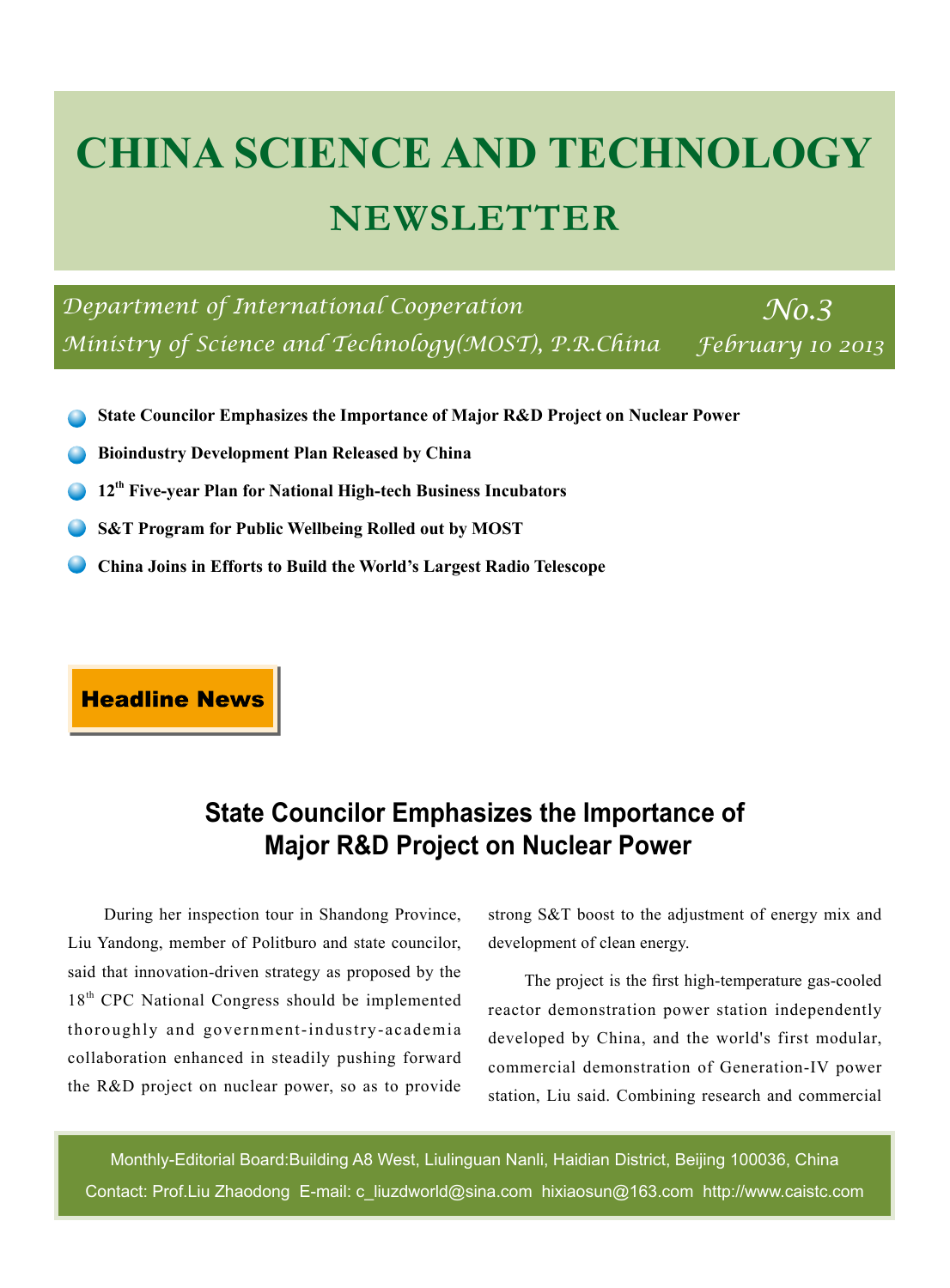purposes, it is a big engineering achievement. Since its launch, the important phased progress has been scored in technology development, safety, equipment research, personnel training, and project construction. It shows that China has entered the rank of world advance in the technology.

(Source: Science and Technology Daily, January 14, 2013)

### **S&T Management Information**

#### **Bioindustry Development Plan Released by China**

**--By 2020, bioindustry will be developed into a pillar of the economy** 

China's recently issued *Bioindustry Development Plan* made clear the goal of developing the bioindustry into a pillar of the national economy by 2020.

According to *the Plan*, by 2015, China aims to double added value generated by the bioindustry as a percentage of GDP compared with 2010, and substantially increase its added value as a ratio of total industrial output value; develop its distinctive capacity, and significantly enhance its contribution to economic and social development, so as to gain an edge in global competition.

By 2020, China will achieve all-round development in key areas of the bioindustry and sound growth of new industry forms, develop their own features and dislocation of industries. and optimize industrial structure; form world-class industrial technology innovation system, markedly raise major enterprises'

ratio of R&D investment in sales volume, dramatically increase the number of core technologies and overseasgranted patents, and ensure wide application of China's self-developed innovative products.

*The Plan* also pointed out that the bioindustry, an emerging industry of strategic importance to the nation, achieved a total output value of 2 trillion yuan in 2011, and biomedicine, bioagriculture, and bioenergy industries have already taken shape. In order to tackle increasingly serious aging, food security concerns, energy shortage and environmental degradation, it's urgent for China to develop new drugs, new crop varieties, green planting techniques, biofuel and biomass power generation, green biotech and bio-based products, and put them into widespread use.

(Source: Science and Technology Daily, January 7, 2013)

## **12th Five-year Plan for National High-tech Business Incubators**

The Ministry of Science and Technology has compiled *the 12th Five-year Plan for National High-tech Business Incubators (the Plan),* based upon *National Medium- and Long-term Scientific and Technological*  *Development Program* (2006-2020), *National Mediumand Long-term Talent Development Program, National 12th Five-year Plan for Scientific and Technological Development. The Plan* aims to promote sustained,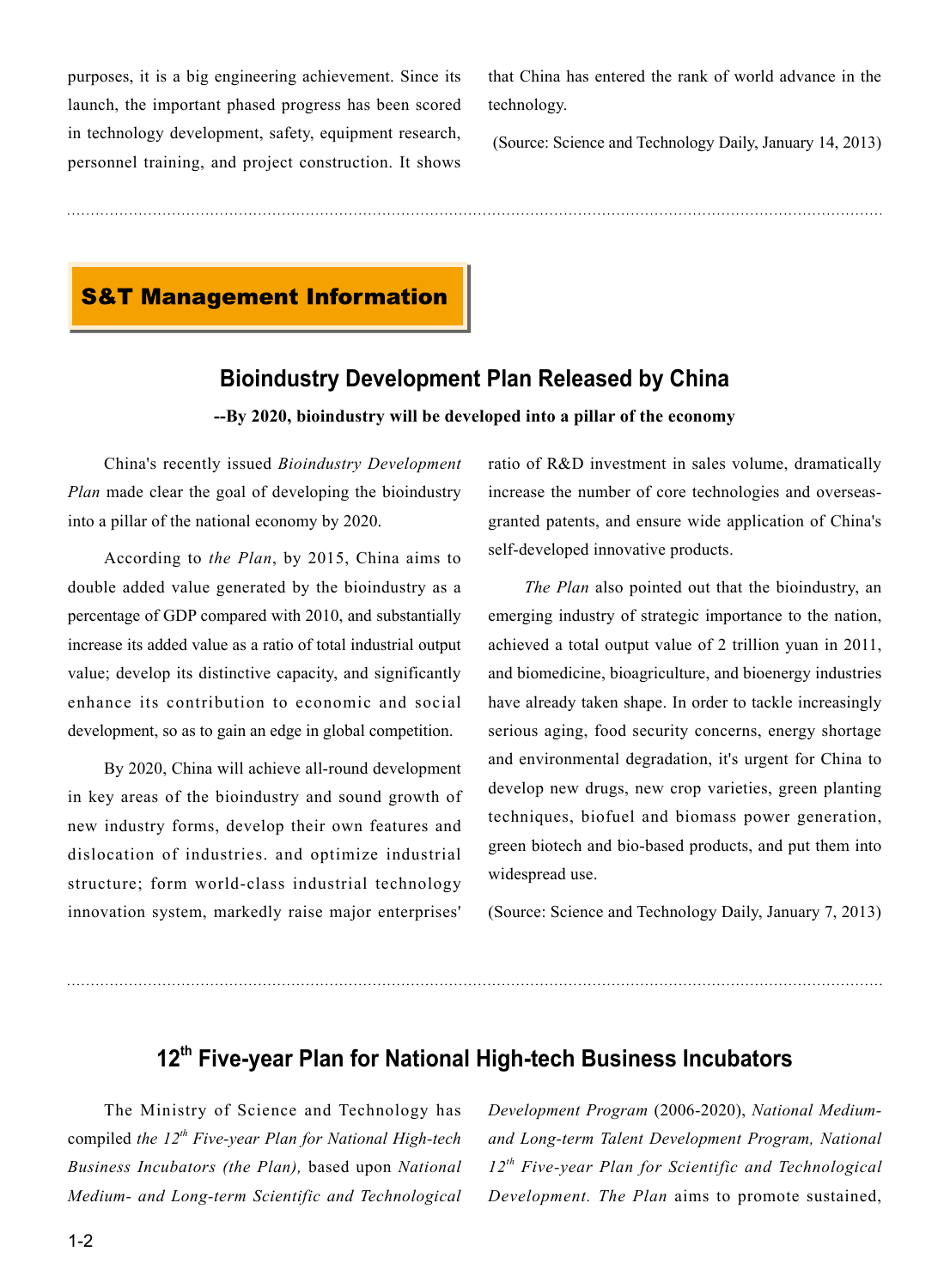healthy development of high-tech business incubators (including high-tech start-up service centers, overseas returned scholars' business parks and international business incubators), raise their innovativeness and incubating capacity, foster high-tech SMEs and leading entrepreneurs, boost commercialization of research results and nurture strategic, emerging industries.

During the  $12<sup>th</sup>$  Five-year Plan period, the incubators aim to improve high-tech innovation and entrepreneurship service system, raise the capacity in incubating hightech businesses, particularly those engaged in strategic, emerging industries, develop high-level start-up teams. The ultimate goal is to create an enabling environment for innovation and entrepreneurship to flourish, so as to lay a solid basis for shifting China's economic growth pattern

and building an innovative nation. By 2015, China aims to increase the total number of incubators nationwide to 1,500, among which 500 national-level ones, and exercise dynamic management and exit mechanisms over national-level incubators. By then, more than 30% of national-level incubators will have built business nurseries and accelerators; more than 50% can make angel investment and incubate as a stakeholder of the businesses under incubation; over 60% employees will have received training on incubators; 80% will have built public technology service platforms; and 90% will have established start-up mentor system.

(Source: Ministry of Science and Technology, January 11, 2013)

#### **S&T Program for Public Wellbeing Rolled out by MOST**

The Ministry of Science and Technology (MOST) has introduced *S&T Program for Public Wellbeing (the Program)*, and proposed *Management Regulations on the Program's Special Fund.* This aims to implement *National Medium- and Long-term Scientific and Technological Development Program* (2006-2020), standard the management of the Special Fund and raise the efficiency of the financial resources. The Special Fund, allocated by the central budget to the grassroots level, is designed to channel financial resources to the commercialization of advanced technologies, and integrated demonstration of advanced, applicable technologies, for the benefit of social development. The use of the Special Fund must follow the following principles:

1. Support key fields on the basis of merit. The Program will focus on its support on social managementand development-related fields, such as population and health, eco-environment, public safety, and gives priority to commercial use of advanced technologies, and integration and demonstration of advanced, applicable technologies in key fields, for the purpose of spurring sustainable development.

2. Diversify funding source with government as a driving force. The Program will be demand-driven, with the government playing a guiding role in its implementation. The role of the government, industry and academia will be brought into play, and diverse sources of funding will be sought.

3. Adopt hierarchical management and clearly define roles and responsibilities. Three levels of management, namely central, provincial/municipal/ administrative region and grassroots (county/city/ prefecture) levels, will be adopted.

4. The Special Fund is dedicated to *the Program* and must not be used for other purposes.

(Source: Ministry of Science and Technology, January 9, 2013)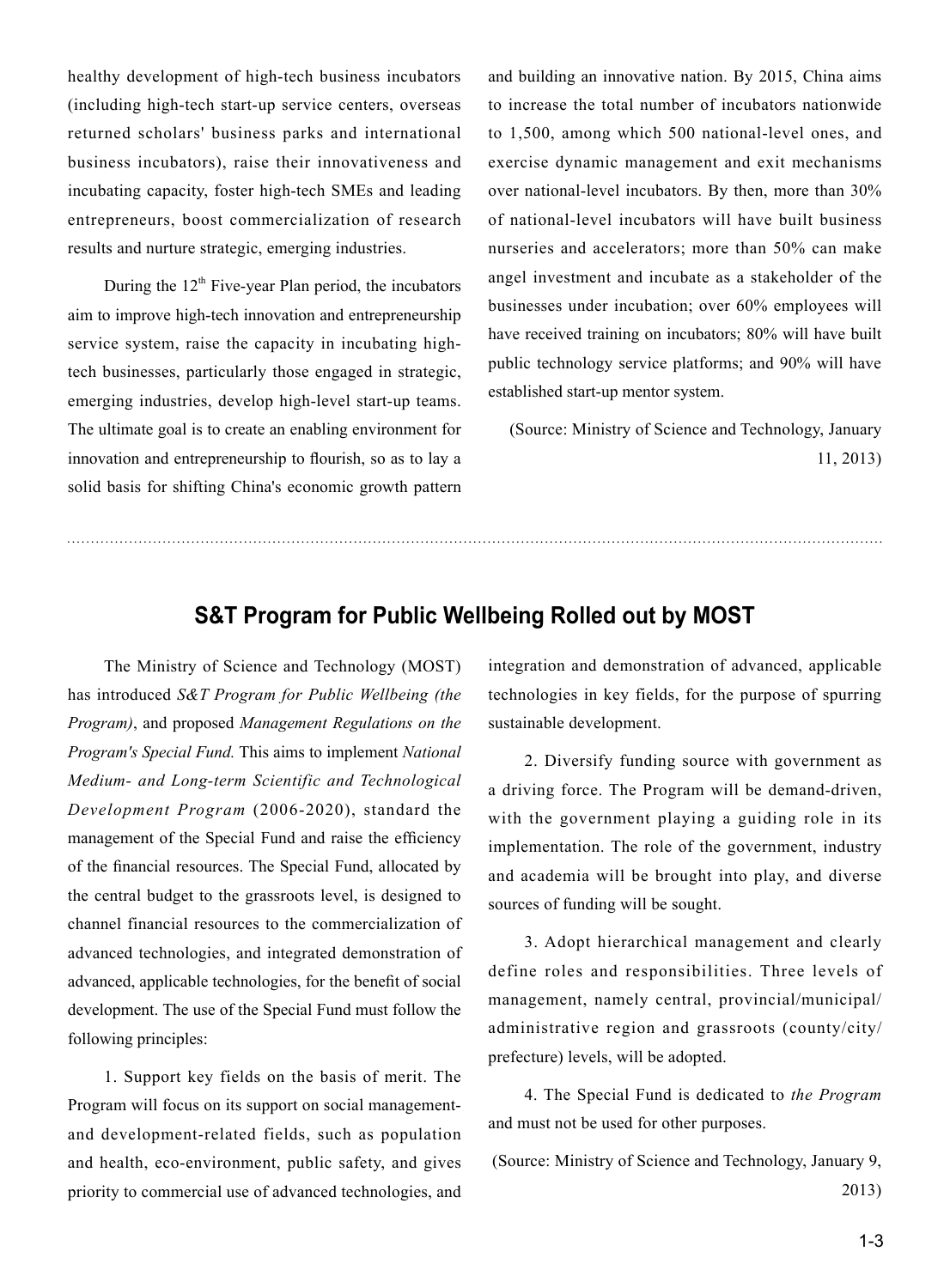#### **Project Specialist System Launched by MOST**

From December 11 to 12, 2012, Wan Gang, Minister of Science and Technology presented appointment certificates to 113 project specialists at the first appointment ceremony.

These project specialists are scholars or experts from sci-tech authorities, universities, enterprises or research institutes. They are specialized in basic research, high-tech, rural science and technology or social development. MOST has organized training programs for these specialists on reform of national S&T system and R&D programs, management rules on R&D programs, key fields and their job requirements.

Wan said that the project specialist system will boost management over R&D projects, enhance oversight over projects, and ensure their smooth implementation.

 (Source: Ministry of Science and Technology, January 4, 2013)

## **973 Program Launches High-performance Phononic Functional Material Research**

The launch ceremony of the "High-performance Phononic Functional Material Research and Its Technological Integration in High-end Ultrasonic Transducers" project, an effort of China's National Basic Research Program (also known as 973 Program), was held in Harbin recently. China has a massive industry of ultrasonic equipment manufacturing but the overall technological level is low, and high-end products are monopolized by developed countries. The root cause is that there is a significant gap between China and developed countries in ultrasonic transducer, a core component in ultrasonic equipment, which has become a bottleneck hindering the development of China's ultrasonic detection equipment industry. This project, designed to address China's major needs in medical diagnosis, industrial nondestructive testing and underwater communication, will focus on the factors influencing the electrical properties of relaxorbased ferroelectric single crystals under megavoltage, the control of manufacture of large-sized relaxorbased ferroelectric single crystals, the mechanism of broadband sound transmission and absorption in ultrasonic composite materials, and optimal structural coordination of three types of phononic functional materials. The project will lay a scientific foundation for the development of China's high-end ultrasonic detection systems.

> (Source: Ministry of Science and Technology, January 18, 2013)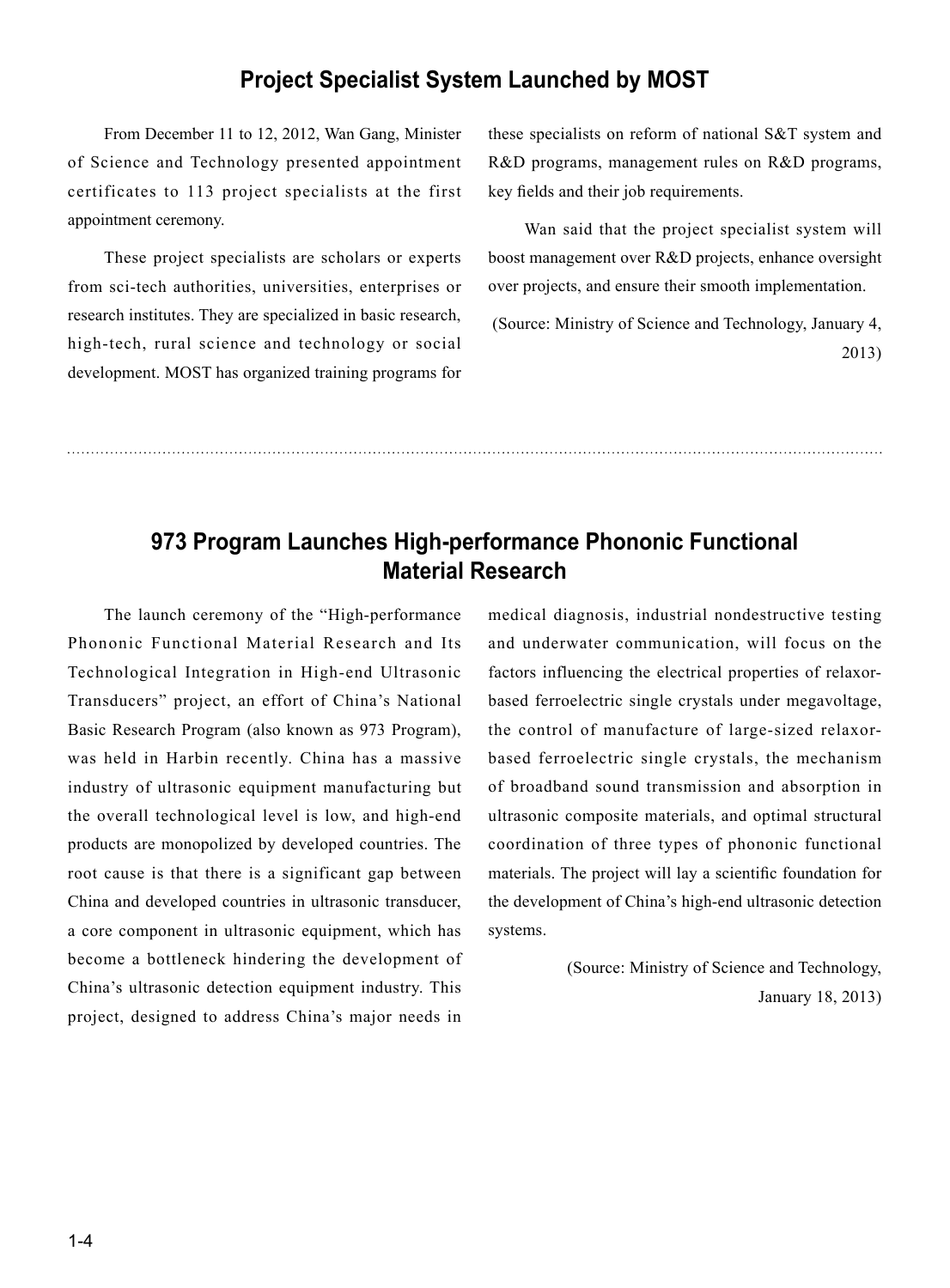#### **China's Generation II Space-worthy Composite Material Research Launched**

Heavy-lift launch vehicles used for future manned moon landing and deep-space exploration should have a diameter roughly 2 to 3 times that of China's launch vehicles currently in use. To achieve high stiffness, light-weight and high reliability as required by superlarge resin matrix composites, the material performance and molding techniques of large-size components must improve markedly upon the current level. Research on engineering application of key material system for composites, a key basic research project for national defense, was launched at the beginning of this month. The research results will be used for future spacecrafts.

This project is led by Aerospace Research Institute of Composite Materials & Processing Technology, together with Beijng Institute of Aerospace System

Engineering, R&D Center of China Academy of Launch Vehicle Technology, Institute of Chemistry of Chinese Academy of Sciences. The research will focus on spaceworthy materials, preparation of super-large light-weight components and structural design of composites, develop specifications, methods, standards and databases for manufacturing  $2<sup>nd</sup>$  generation composite materials and components, and increase technology maturity, so as to meet the needs of future spacecrafts. Meanwhile, it aims to drive the development of related basic materials, such as high-performance carbon fiber and resin, and facilitate the application of 2nd generation composite materials in other industries.

 (Source: Science and Technology Daily, January 8, 2013)

## **Chinese Scientists Find Key Genes Conferring Risk of Hepatitis B Virus-related Liver Cancer**

The latest issue of the international influential journal Nature Genetics published a paper by a research team headed by Prof. Yu Long, of the Institute of Genetics and State Key Laboratory of Genetic Engineering of Fudan University, which identifies STAT4 and HLA-DQ as key genes conferring risk of hepatitis B virus-related hepatocellular carcinoma, or liver cancer. This finding paves the way for the screen of the population susceptible to liver cancer in the future, which is expected to cut the risk of liver cancer development.

It is reported that around 700,000 people worldwide die from liver cancer each year. In China, 350,000 to 400,000 people are diagnosed with liver cancer each year, accounting more than half of the world's total. A survey on medical history of the condition shows that more than 80% of Chinese liver cancer patients have a history of hepatitis B.

Not all hepatitis B virus carriers develop liver cancer. Why some do and others do not? The Fudan University research team has offered an answer.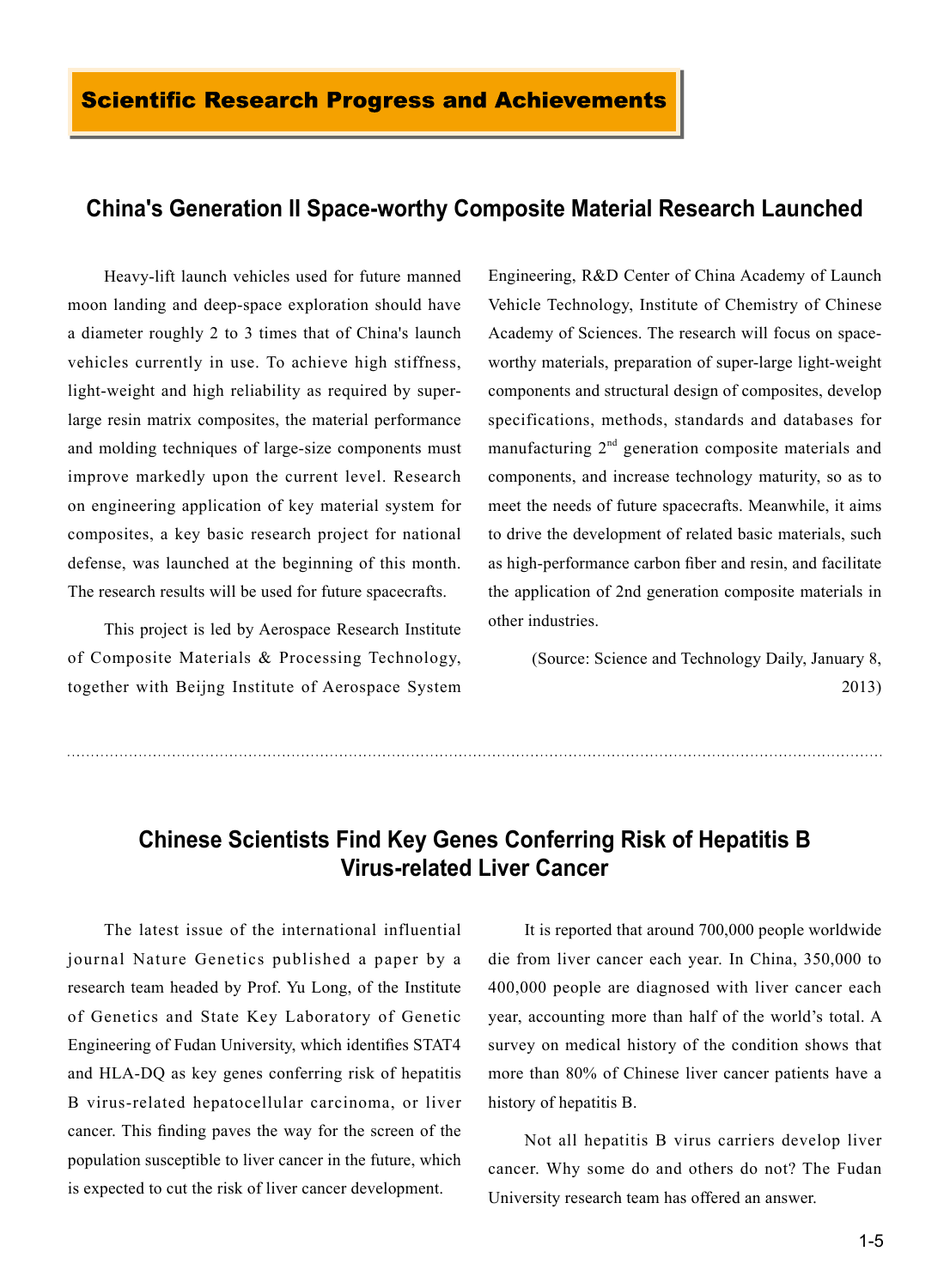The research team led by Prof. Yu Long, comprising 66 scholars from 30 Chinese and foreign research groups, performed a GWAS analysis on the blood DNA samples of a total of 11,799 hepatitis B patients. They successfully identified genetic susceptibility loci for hepatitis B virus-related liver cancer in STAT4 gene and HLA-DQ gene cluster. This is the first report of its kind in the academic community.

The STAT4 gene, located at human chromosome 2, may play an important "pre-warning" role in antiviral, anti-tumor and immune response. This gene controls inflammation development and tumor growth in the human body. The HLA-DQ cluster, located at human chromosome 6, comprises such genes as HLA-DQA1, HLA-DQB1, HLA-DQA2 and HLA-DQB2. The proteins encoded by the HLA-DQ gene cluster participate in immunoregulation to keep a well-functioning immune system and maintain human health.

The first author of the pater is Dr. Jiang Deke of the Institute of Genetics of Fudan University.

 (Source: *Ministry of Science and Technology*, September 13, 2012)

#### **Micro IT Enterprise Incubator Launched in Chongqing**

China's first IT-themed micro-business incubator was recently formally put into operation. The IT Micro-Enterprise Incubation Park, advantageously located in the core area of the IT & Digital Port in Shiqiaopu in Chongqing High-tech Industrial Development Zone, is surrounded by more than 2,000 IT enterprises engaging in R&D, production, sales and related services of the IT industry. The park specializes in electronic information and high-tech services, with the focus on computer-related software and hardware development,

animation design, video & audio production, website design, graphic design, digital media, digital publishing, e-commerce, cloud computing, and Internet of Things, with a series of supporting intermediary and service agencies in training, consulting, accounting and business registration. The project, developed in two phases with a total investment of RMB50 million and a planned area of 15,000 square meters, can host no less than 200 medium, small and micro-sized enterprises.

(Source: *Science and Technology Daily*, January 5, 2013)



#### **Free-Licensed E-Car**

The license for an electric vehicle is issued to a Shanghai citizen on January 23, marking the beginning of the free license plate system for new energy vehicles. New energy auto owners in Shanghai can apply for a free one.

(Source: Beijing review,2013)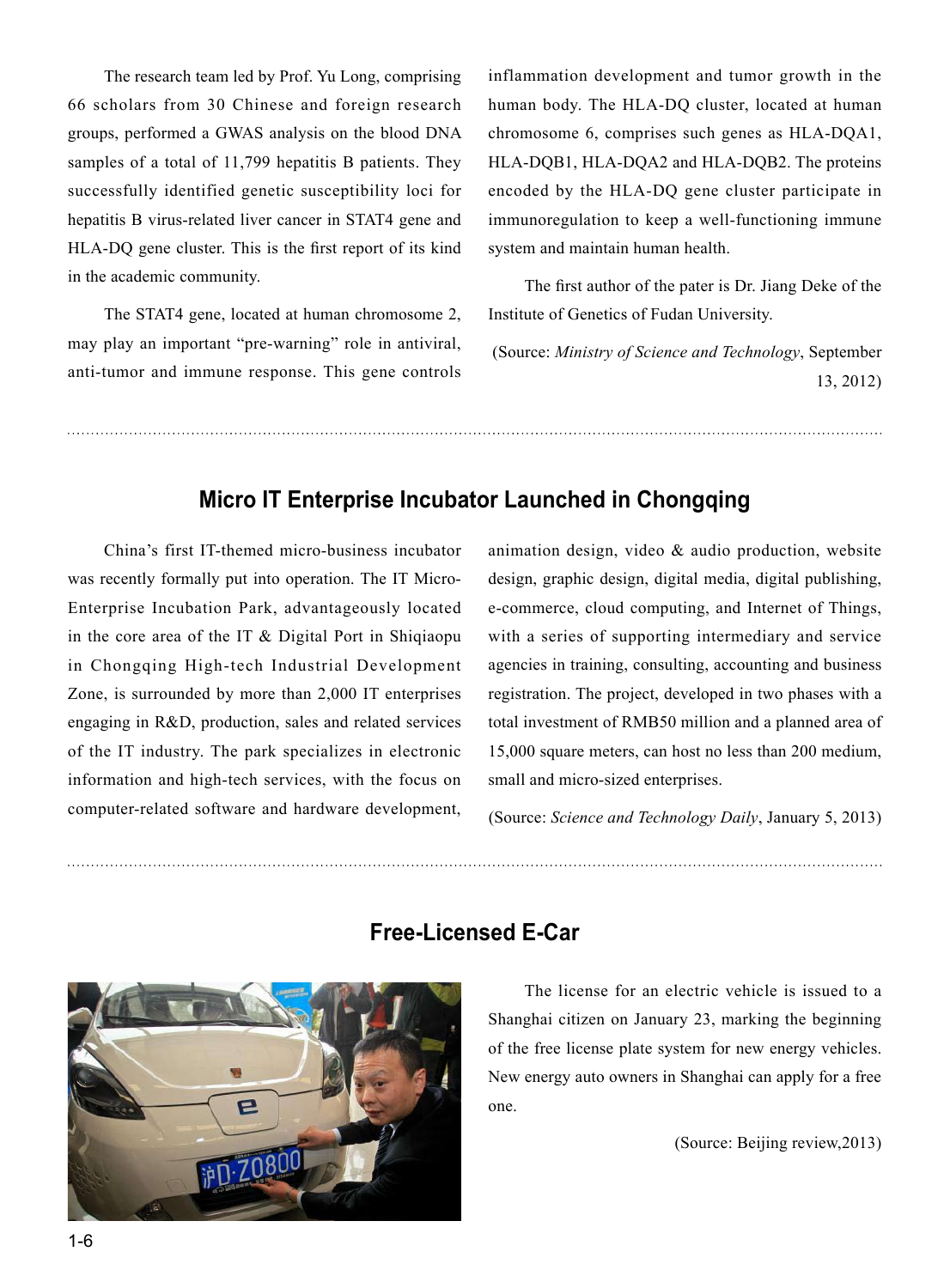#### **China Joins in Efforts to Build the World's Largest Radio Telescope**

 The Square Kilometre Array (SKA), a major collaboration among international astronomers, is the world's largest radio telescope in development which presents a great opportunity for the humankind to gain a better understanding of the universe. As one of the founding members of the project, China has made wide-ranging contributions to the project in such aspects as project launch, conceptualization, site selection, international collaboration advancement, and the design of high-performance antenna. After multiple demonstrations, the State Council approved the participation of the Ministry of Science and Technology in the preparatory stage of the project on behalf of China. The SKA project, which involves a great number of fields of basic and high-tech research, is the second large-scale international collaboration joined by China following the International Thermonuclear Experimental Reactor (ITER) project.

In order to advance the effort, the Ministry of Science and Technology, along with relevant domestic institutions, has set up the SKA China Coordination Group and the SKA China Expert Committee and designated the National Remote Sensing Center of China under the Ministry of Science and Technology as the office of the SKA China Coordination Group. The SKA China Coordination Group will orchestrate China's participation in the preparatory stage of the construction of the SKA. On December 11, 2012, the first meeting of the SKA China Coordination Group, the first meeting of the SKA China Expert Committee and the SKA China Promotion Fair took place in Beijing. Cao Jianlin, Vice Minister of Science and Technology, Zhan Wenlong, Vice President of the Chinese Academy of Sciences, and Hu Aimin, Deputy General Manager of China Electronics Technology Corporation, attended and spoke at the first meeting of the SKA China Coordination Group.

The successful convening of the SKA series of meetings marks the all-round launch of China's participation in the preparatory stage of the construction of the SKA and has laid a solid foundation for subsequent work. The Ministry of Science and Technology will mobilize relevant Chinese enterprises, universities and research institutes to join efforts to promote China's innovation in high technologies and basic research, drive industrial development, and serve China's strategic need of integrating science, technology and economy and building an innovation-oriented country.

(Source:Ministry of Science and Technology,

December 28, 2012)